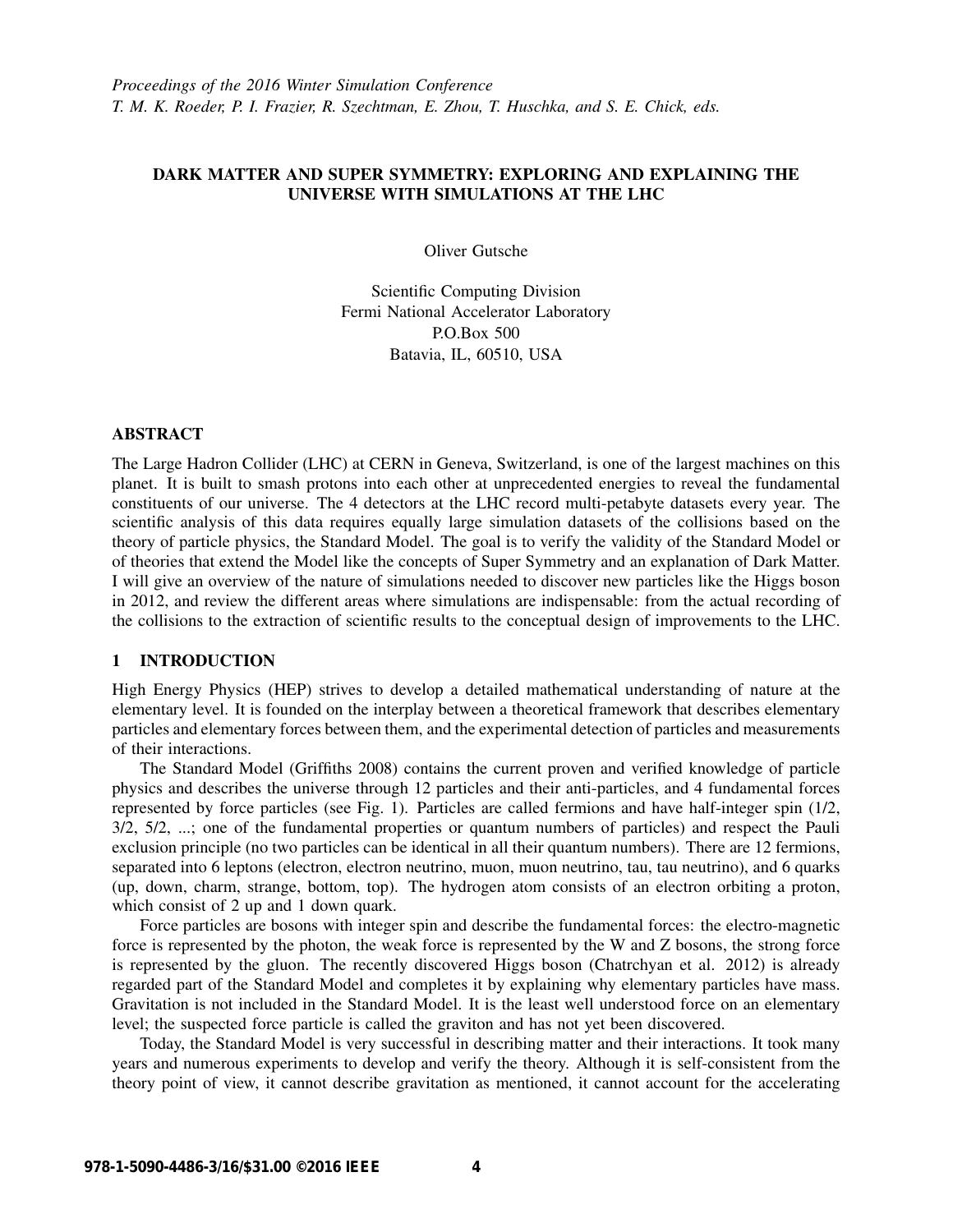

Figure 1: The Standard Model of particle physics consists of 12 fermions, 6 leptons and 6 quarks, and 5 force particles or bosons.

expansion of the universe, and cannot explain neutrinos' masses. Therefore the field of particle physics is very active in trying to understand these and other topics and to improve and enhance the Standard Model.

# 2 SIMULATION

The Standard Model is based on Quantum Field Theory Caluclations (Peskin and Schroeder 1995) to mathematically describe particles and their interactions. The rules of particle physics are governed by quantum mechanics (Feynman 1990). To deduce fundamental laws of how particles interact, experimental observables have to be translated to properties that the theory can calculate. The comparison of experiment and theory has to take into account the statistical nature of the predictions. Averaging over many measurements of the same type of interaction is necessary to make statistically significant statements. Simulation is needed in all steps of the scientific process to verify and enhance the Standard Model.

### 2.1 Event Simulation

The empirical calculation of a particle interaction is only possible in approximation and is called event simulation. The problem of describing mathematically a simple collision of two particles (initial state) producing a different set of two particles (final state) at the first and most basic order can be calculated simply by calculating the exchange of a force particle. First the interaction of the two incoming particles producing the force particle is calculated (first vertex), then the decay of the force particle into the outgoing set of two particles (second vertex) is calculated.

Higher order corrections can play a significant role in calculating this collision accurately. There are two kinds of higher order corrections that are important.

The first is extending the number of particles and force particles that are produced and exchanged between the first and second vertex. In particle physics nomenclature, the number of vertices is increased and therefore the order of the calculation increases. The more orders are calculated, the closer the approximation of the calculation to the truth. The first order described above is called the "leading order (LO)" and the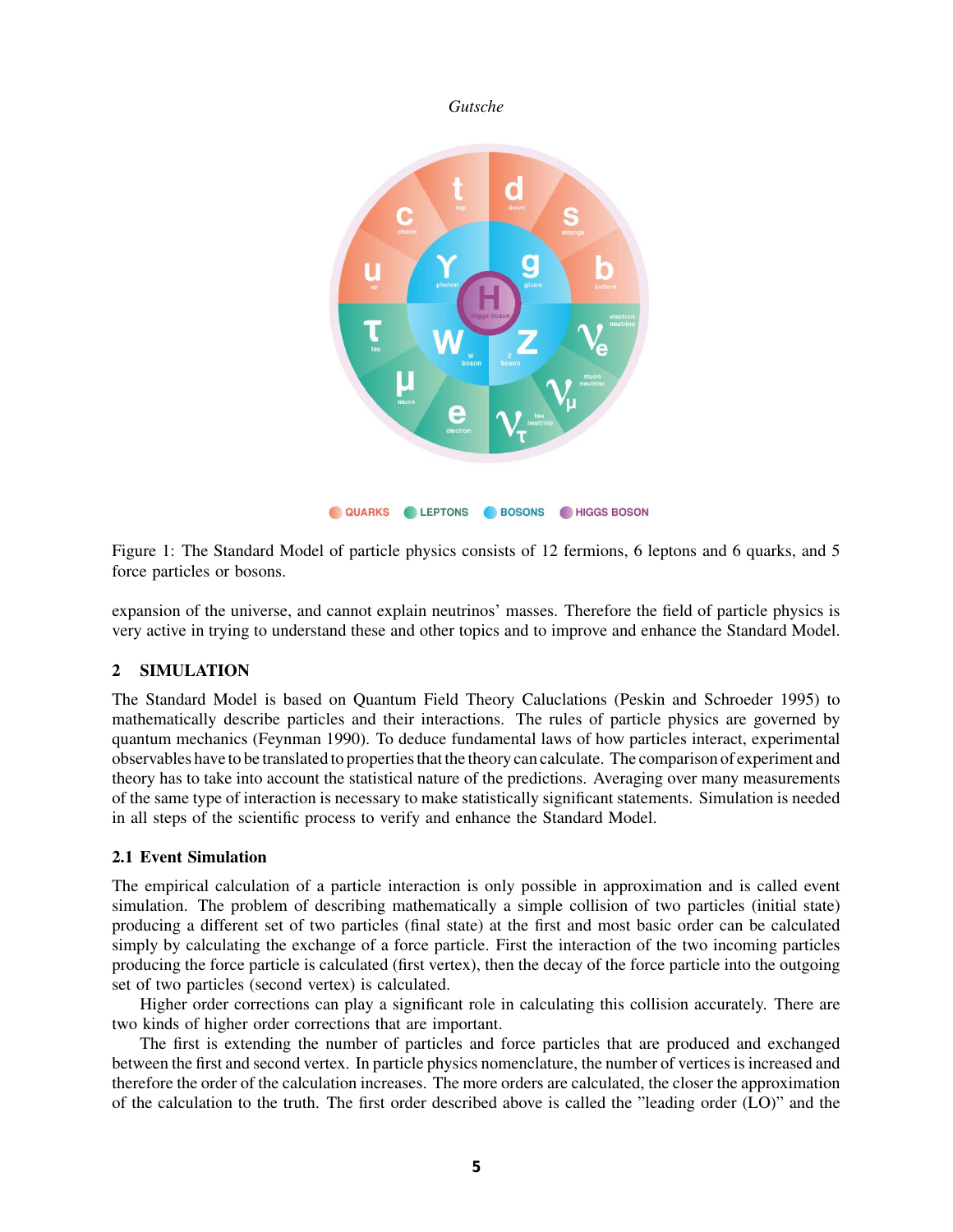next following orders are called "next-to-leader order (NLO)" and "next-to-next-to-leading order (NNLO)". NNLO calculations are currently state-of-the-art in particle physics for most processes.

The second kind of higher order correction can only be approximated because of lack of fundamental understanding of the involved processes. Additional force particles radiated from the incoming or outgoing particles are changing the calculation. As there are many possibilities to radiate extra particles with a wide range of possible kinematical parameters (energy, momentum, etc.), a precise or even mathematical approximation is very difficult. Particle physics uses Monte Carlo techniques to approximate these effects. A sufficiently large number of interactions is calculated starting from a random number seed, where every simulated interaction is using a different seed. The random number is used to determine if and how particles are radiated and included in the calculation. Probability density functions are used to constrain the possibilities of radiating particles. These functions are determined by theory confirmed by experiment or by experiment directly.

A sufficiently large sample set of these simulated interactions allows to make statistically significant statements about the interaction of interest, including kinematic distributions of the final state, through averaging the results. Sufficiently large statistics means that the phase space of allowed configurations is sufficiently covered.

### 2.2 Detector Simulation

To verify or even extend the theory, experiments and the comparison of experimental results with theoretical predictions are needed. The event simulation step described in Sec. 2.1 is not directly comparable with measurements of an experimental setup, because only few elementary particles are stable and also detectable in their elementary form.

Of the leptons, only the electron and muon are stable and observable. The tau decays into electrons or muons very quickly and the neutrinos are so weakly interacting that neutrino physics is its own branch in particle physics.

The quarks are not observable individually at all. Governed by the strong force and a concept called confinement (Wilson 1974), quarks can only be observed in 2- or 3-quark bound states. 3-quark bound states are called baryons and the most prominent examples are protons and neutrons. 2-quark bound states are called mesons.

We also cannot control the initial state of a particle interaction to all extent. If we collide for example protons with protons, two 3-quark states are colliding, giving multiple possibilities how a quark from the first proton is interacting with a quark form the second proton. Also these effects can be simulated using Monte Carlo techniques.

The same effect that binds quarks in mesons and baryons also governs the constitution of the final state of an interaction. Because individual quarks cannot exist on their own, quarks that are produced in an interaction collect additional quarks from the vacuum (spontaneous quark anti-quark production following  $E = mc$  2) or from neighboring quarks in the final state of the interaction. This is called hadronization and is described as well with the help of Monte Carlo techniques using underlying models and theories. The same is true for particles that fragment or decay while transversing a detector material.

Detectors are made of matter and detect particles by measuring the interaction of particles with their active material. Detectors can consists of a gas that is ionized by particles, or a plastic that produces light when a particle transverses the material, or a semi-conductor in which a current can be measured when a particle is passing through. In a single simulated event, we know the final state of an interaction. We can track a particle flying through a detector and we can calculate the amount of energy deposited by the particle in the various materials of the detector. We encapsulated all theories and models to describe the energy depositions of particles in material in a single package called Geant (Agostinelli et al. 2003, Allison et al. 2006), that is used also outside particle physics. Geant simulates the energy deposition of a particle in material, depending on the type of material, the amount of material and the three-dimensional composition of various materials that make up a detector or detector system.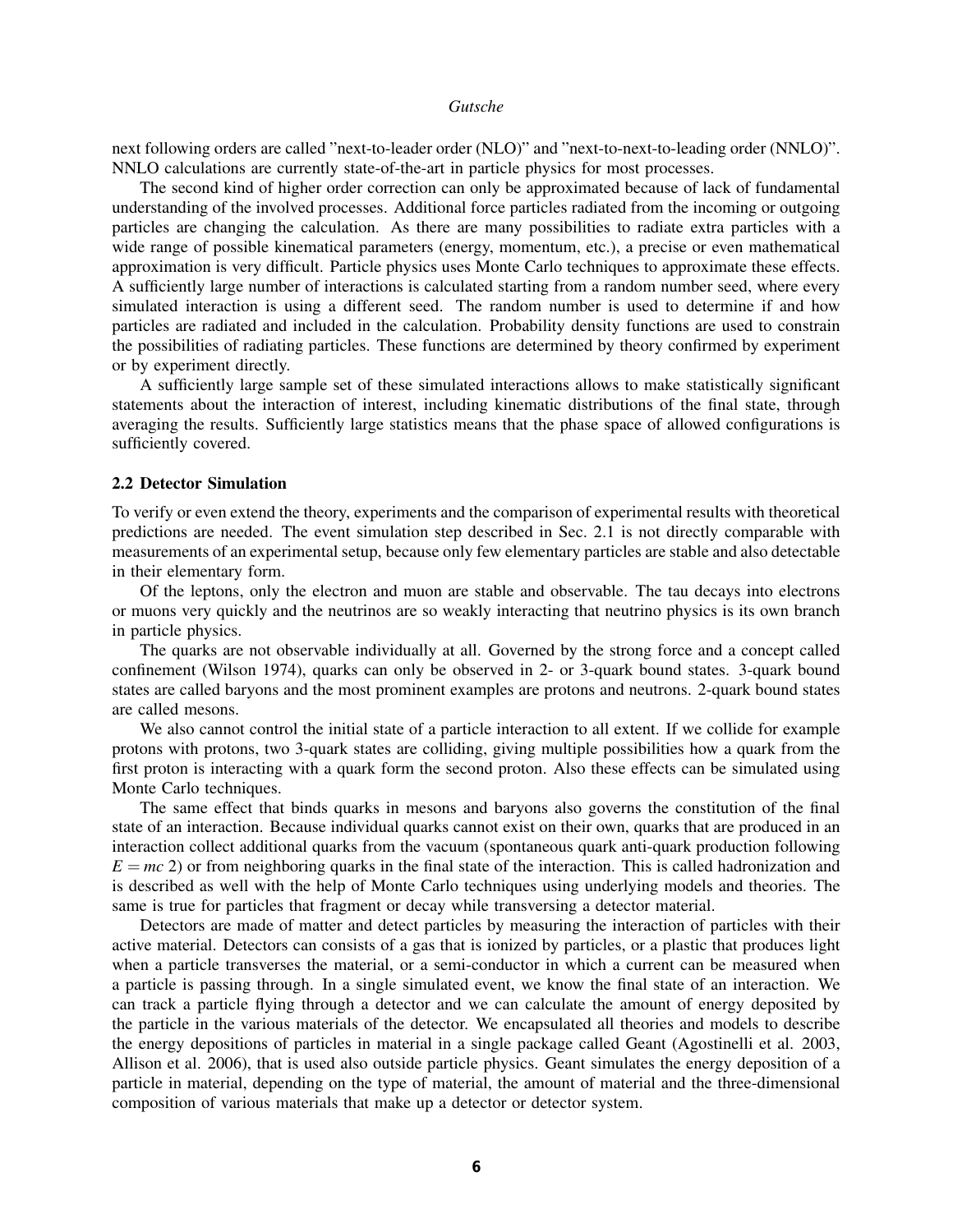The last part of the detector simulation step translates the energy depositions of the particles simulated by Geant into electrical signals of the used detectors and detector systems. After this step, a simulated interaction and an experimentally recorded interaction with a detector are equivalent.

### 2.3 Reconstruction

The current understanding of nature in the form of the Standard Model is very advanced. New discoveries or improvements require higher and higher energies in the final state of the produced particle interaction. This requires that particle accelerators are becoming more advanced but also more difficult and costly to build and operate. To maximize the variety of investigations of the produced collisions, a complete capture of the final state of the collisions is required. Sophisticated detector systems that hermetically surround the collision regions are built. Different detector techniques are used to measure different aspects of the final states of the collisions. Charged particle tracks are measured with tracking detectors closest to the interaction region. Particle tracks give momentum and direction of charged particles, if the tracking detectors are situated in a magnetic field. Calorimeters are arranged outside the tracking detectors to measure the energy of particles. Muons are very minimally interacting with material. Special muon detectors outside the calorimeters are built to detect the muons. Fig. 2 shows the transversal cross section of the CMS detector described in Sec. 3 and how different particles are reconstructed using different detector components.



Figure 2: Transversal drawing of the CMS detector showing how electrons, muons, hadrons and photons are reconstructed.

Reconstruction software is used to translate the signals and location of the detectors into reconstructed objects that describe particles or jets of particles. At this stage, a comparison to simulation is done and the physics analysis begins.

# 3 LARGE HADRON COLLIDER AND THE CMS EXPERIMENT

The Large Hadron Collider (LHC) (Evans and Bryant 2008) is the current highest energy particle collider in the world. It accelerates protons to 6.5 TeV energy in two circular evacuated beampipes. The beams of protons are brought to collision in 4 points around the almost 17 miles circumference ring (see Fig. 3).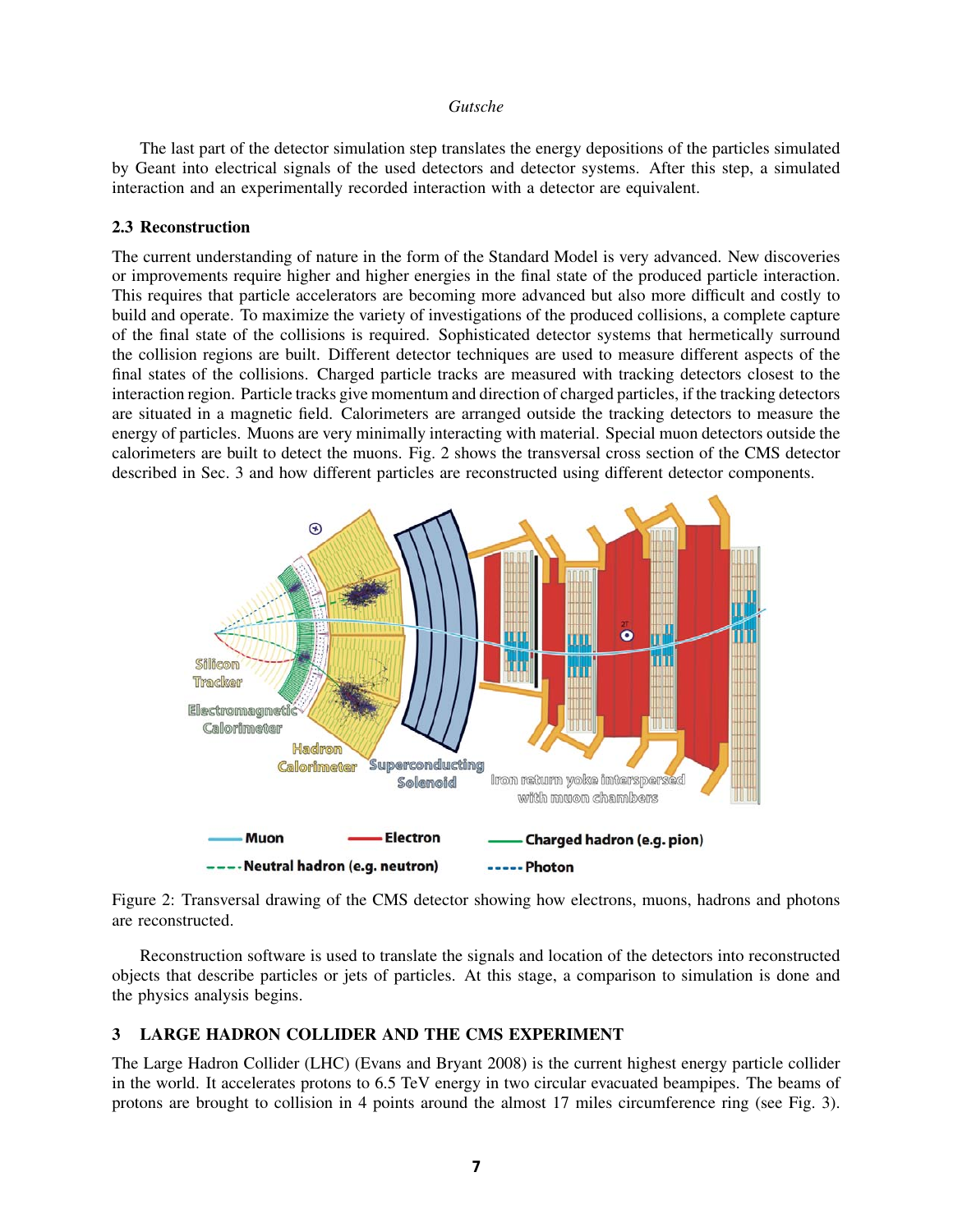The interaction rate in a single collision point is 40 MHz. Each of the 4 collision points is instrumented with a large particle physics detector system, two multi-purpose detectors and one detector for heavy quark physics and heavy ion physics each. The two multi-purpose detectors have the same physics program but are using different detector technologies and analysis strategies. This is needed to cross-check and independently confirm results because a second machine of this size would be too expensive to build. In the following, we will concentrate on one of the two multi-purpose detectors.



Figure 3: Drawing of the Large Hadron Collider (LHC) at CERN in Geneva, Switzerland.

The CMS collaboration built, maintains and operates the CMS detector (Chatrchyan et al. 2008). CMS stands for "Compact Muon Solenoid", describing the main feature of the compact architecture of the detector system and the emphasis on muon detection of this 14,000 tons detector. In the innermost layer surrounding the collision region, a silicon pixel detector is detecting charged particle trajectories. Pixel detectors are a three-dimensional array of digital camera CMOS chips specifically manufactured to withstand the high data rates and radiation backgrounds from particle collisions of the LHC. Pixel detectors have a very good spatial resolution, needed to detect individual particles which have not yet separated significantly while traveling outwards after the collision. The pixel tracker is surrounded by a silicon strip tracker which has a coarser resolution but increases the leverage arm of the track reconstruction (forming tracks from individual 3-dimensional hits). Surrounding the tracking systems is the electro-magnetic calorimeter built from lead-tungsten crystals. The crystals are transparent and produce light proportional to the energy of a passing particle. Completing the calorimetry is the hadronic calorimeter, a sandwich of brass and scintillators to stop hadrons and to measure the penetration depth which is proportional to the energy of the hadrons. The tracking and calorimeter systems are surrounded by a superconducting solenoid producing a magnetic field of 3.8T. With its solenoid size of 6 times 13 meters, it is the largest and most powerful magnet of its kind. Completing the CMS detector is the muon detector system surrounding the magnet instrumenting its return yoke. A drawing of the CMS detector is shown in Fig. 4.

Not all collisions of the 40 MHz collision rate are being recorded and saved for analysis. Most of the collisions can be identified quickly as un-interesting events where the physics is well understood. Also the total data rate and subsequent data volume would be about 1 PB every minute if all of the collisions are recorded. CMS uses a multi level trigger system to identify collisions for physics analysis. The first level is implemented in custom-made electronics and reduces the data rate to 100 KHz. All detector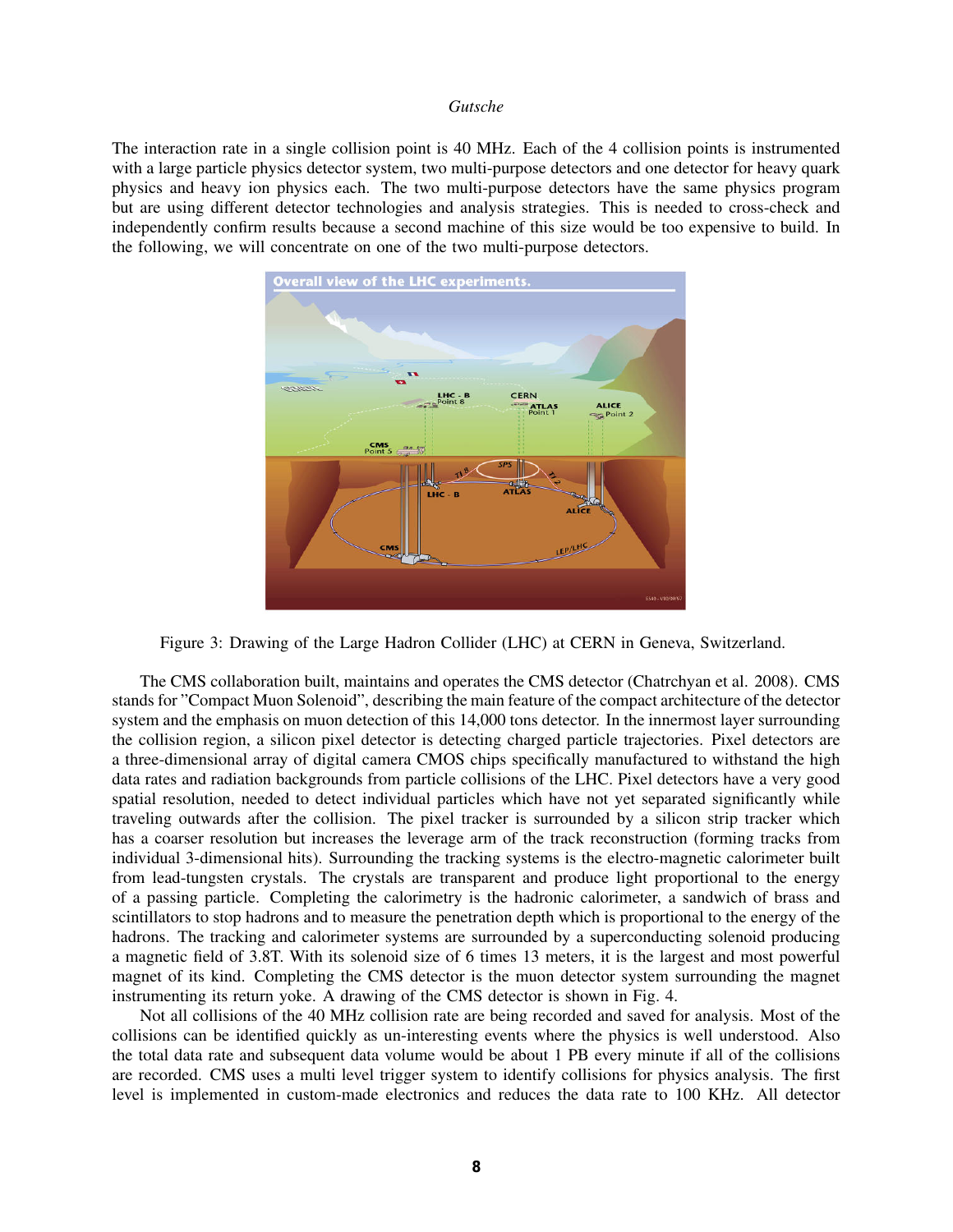

Figure 4: Drawing of CMS detector.

components have buffers to allow the level 1 decision to be taken within 3 micro-seconds. For selected events, the signals of all detector components are read out and combined into a single event, which is then passed on to the high level trigger. The high level trigger consists of a dedicated computer farm at the detector pit that performs a streamlined version of the full event reconstruction. The high level trigger farm is dimensioned to sustain an output rate of 1 kHz and an average reconstruction time per event of 200 milliseconds, currently amounting to 22k computer cores. A trigger decision is taken according to the reconstructed information and the events are sent for offline processing, storage and analysis.

Simulations are used in all stages of designing and maintaining the trigger. Starting from the physics program, first and high level trigger selections are designed to maximize the recording of interesting events. These selections are then optimized to fit within the latencies of the trigger levels and the timing is checked. Constant feedback from the actual data recording is needed to improve the trigger simulation and the final trigger event selection for physics.

# 4 PHYSICS WITH THE CMS EXPERIMENT

There are two main thrusts in particle physics, improving the Standard Model and its predictive power and finding physics that is not yet described by the Standard Model. The latter category of physics Beyond the Standard Model (BSM) would allow to solve the question about the composition of the universe and the existence of the concept of the grand unified theory (GUT). It is known from cosmological observations that the universe consists only of about 4% of ordinary matter as the Standard Model describes. About 20% is assumed to be Dark Matter, matter that does not interact electro-magnetically, and about 75% is assumed to be Dark Energy. Dark Matter particles would be invisible and therefore not detectable in particle physics detectors. But theories predict that at LHC collision energies, Dark Matter particles can be produced under certain circumstances and would manifest themselves in deviations from the Standard Model. The same is true for the concept of Supersymmetry, which doubles the elementary particles to give every particle its super-partner. Supersymmetry would solve the fine-tuning problem in the Standard Model and would also allow for all three forces, electro-magnetic, weak and strong, to unify at high energies and be described by the same simple mathematical construct. This would bring us closer to the Grand Unified Theory of particle physics. Supersymmetric particles would also be a good candidate for Dark Matter.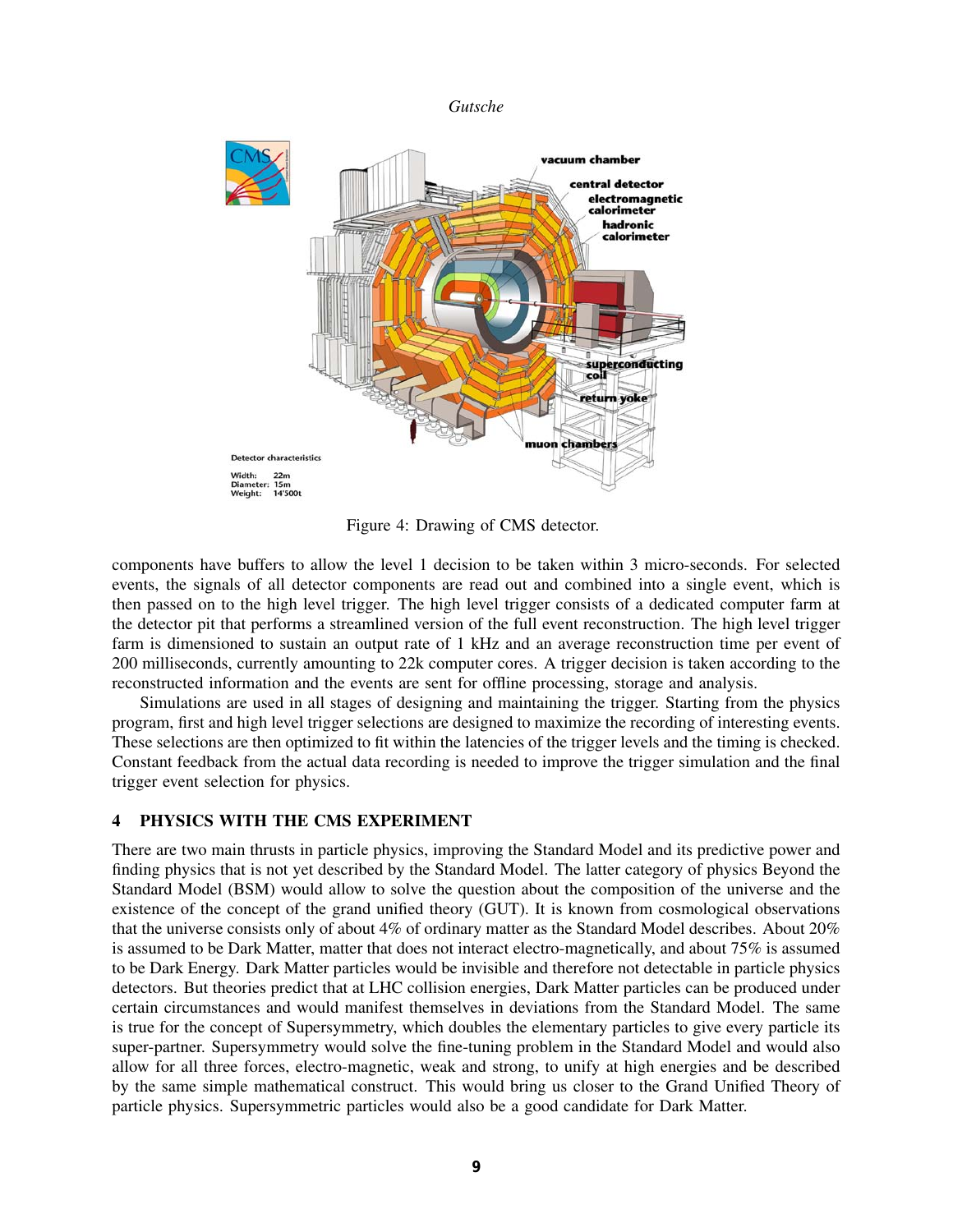In all cases the comparison of experimental observation to the deductions of the Standard Model are crucial to find deviations. These deviations can then be interpreted in the context of theoretical models like Dark Matter or Supersymmetry and probabilities can be assigned to deviation being compatible with certain theories.

In the case of the Higgs boson discovery in 2012, theory predicted a number of final states where the new particle was most likely to be discovered. One of them was the 4-lepton final state (Chatrchyan et al. 2012). Measuring 4-lepton events and identifying and suppressing as much as possible already known interactions predicted by the Standard Model, a peak was discovered that could not be explained by the Standard Model. But adding a Higgs boson with a mass of about 125 GeV allowed the data to be described by the simulation (see Fig. 5). The statistical significance of the description exceeded 5 sigma and the signal qualified for the discovery of a Higgs boson at 125 GeV. Simulations played a crucial role in this discovery.



Figure 5: Distribution of the four-lepton reconstructed mass for the sum of the 4-electron, 4-muon, and 2-electron 2-muon channels. Points represent the data, shaded histograms represent the background and un-shaded histogram the signal expectations.

#### 5 COMPUTING FOR THE CMS EXPERIMENT

Producing all the required simulated events is a massive undertaking for the CMS collaboration. Billions of events need to be simulated and reconstructed to enable all of the currently about 500 publications of CMS. The time to simulate and reconstruct a complete event is a couple of minutes, depending on the run conditions of the LHC. In the current running period, CMS needs over 140k compute cores to fulfill all simulation and reconstruction needs. CMS uses over 70 computing centers world-wide (see Fig. 6), transparently interconnected through a GRID infrastructure established in the first running period of the LHC (Adelman et al. 2014). In the current and next periods, this infrastructure will be enhanced using private and commercial cloud providers and the supercomputers of the U.S. Department of Energy's (DOE) Advanced Scientific Computing Research (ASCR) division and the National Science Foundation (NSF).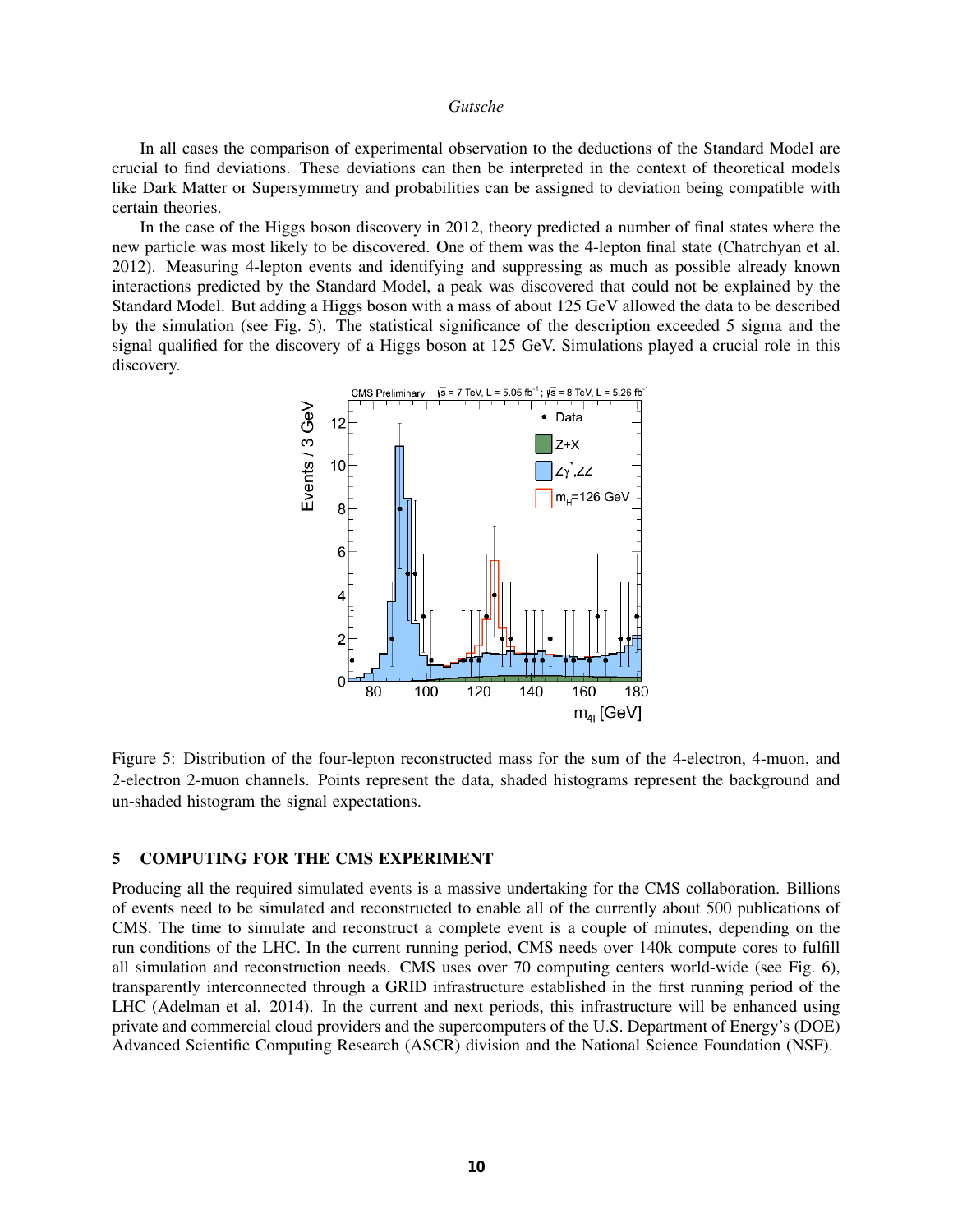

Figure 6: (left) Map of CMS GRID sites (right) CMS GRID infrastructure.

# 6 THE FUTURE: HIGH-LUMINOSITY LHC

The LHC is currently in its 2nd running period. Simulations of impact of the radiation background produced by operating the machine and comparisons to actual degradation of detectors and equipment show that by 2023 many components will reach their end-of-life. Combined with the plan to increase the instantaneous luminosity for the running period 2026-2037 (see Fig. 7), a measure of how well the beams are focussed and precisely brought to collision, the LHC and the experiments started upgrade programs for the High-Luminosity LHC (HL-LHC). The higher instantaneous luminosity will allow to increase the physics reach significantly, but also will increase the number of parasitic collisions (PileUp) significantly as well, which increased the demands on the detector systems to realize the increased physics potential.



Figure 7: LHC plan for integrated and instantaneous luminosity over time, covering LHC runs 1-3 and High-Luminosity LHC (HL-LHC.).

This results in a large optimization problem, where improvements to the detector systems impact the physics results and the optimization of the physics results require corresponding detector performance. Simulations play a crucial role to optimize detector and physics performance under HL-LHC running conditions.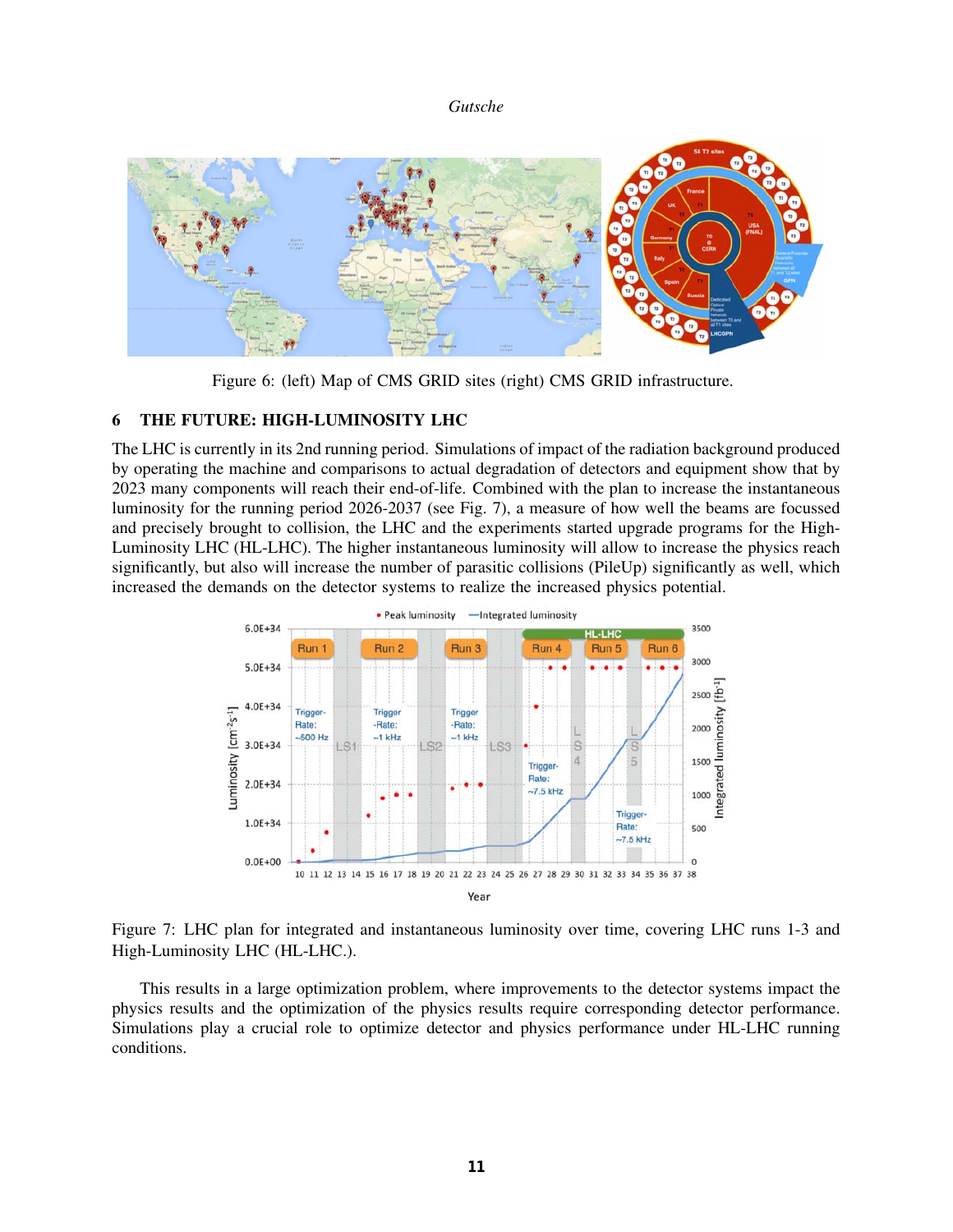# 7 SUMMARY

Simulations play a crucial role in particle physics. They incorporate the theoretical predictions of the Standard Model and also new theories not yet proven, as well as using Monte Carlo techniques to simulate effects that are not empirically understood. Simulated events are indispensable for the recording of events in developing and optimizing the trigger, in extracting physics results and potential discoveries, and to plan and optimize updates. All these simulations require a lot of computing resources and will be crucial for the future success of the LHC and HL-LHC to enable a successful physics harvest.

# ACKNOWLEDGMENTS

I would like to thank my colleagues of the CMS collaboration to have built, maintain and operate this magnificent detector and computing infrastructure to enable all the extraordinary physics results. Thanks goes also the LHC collider and its teams of scientists and engineers to provide proton-proton collisions of the highest energies. I would also like to thank all the international funding agencies that support the CMS collaboration and the LHC, especially the U.S. Department of Energy and the U.S. National Science Foundation.

# **REFERENCES**

Adelman, J. et al. 2014. "CMS computing operations during run 1". *J.Phys.Conf.Ser.* 513:032040.

- Agostinelli, S., J. Allison, K. Amako, J. Apostolakis, H. Araujo, P. Arce, M. Asai, D. Axen, S. Banerjee, G. Barrand, F. Behner, L. Bellagamba, J. Boudreau, L. Broglia, A. Brunengo, H. Burkhardt, S. Chauvie, J. Chuma, R. Chytracek, G. Cooperman, G. Cosmo, P. Degtyarenko, A. Dell'Acqua, G. Depaola, D. Dietrich, R. Enami, A. Feliciello, C. Ferguson, H. Fesefeldt, G. Folger, F. Foppiano, A. Forti, S. Garelli, S. Giani, R. Giannitrapani, D. Gibin, J. G. Cadenas, I. Gonzlez, G. G. Abril, G. Greeniaus, W. Greiner, V. Grichine, A. Grossheim, S. Guatelli, P. Gumplinger, R. Hamatsu, K. Hashimoto, H. Hasui, A. Heikkinen, A. Howard, V. Ivanchenko, A. Johnson, F. Jones, J. Kallenbach, N. Kanaya, M. Kawabata, Y. Kawabata, M. Kawaguti, S. Kelner, P. Kent, A. Kimura, T. Kodama, R. Kokoulin, M. Kossov, H. Kurashige, E. Lamanna, T. Lampn, V. Lara, V. Lefebure, F. Lei, M. Liendl, W. Lockman, F. Longo, S. Magni, M. Maire, E. Medernach, K. Minamimoto, P. M. de Freitas, Y. Morita, K. Murakami, M. Nagamatu, R. Nartallo, P. Nieminen, T. Nishimura, K. Ohtsubo, M. Okamura, S. O'Neale, Y. Oohata, K. Paech, J. Perl, A. Pfeiffer, M. Pia, F. Ranjard, A. Rybin, S. Sadilov, E. D. Salvo, G. Santin, T. Sasaki, N. Savvas, Y. Sawada, S. Scherer, S. Sei, V. Sirotenko, D. Smith, N. Starkov, H. Stoecker, J. Sulkimo, M. Takahata, S. Tanaka, E. Tcherniaev, E. S. Tehrani, M. Tropeano, P. Truscott, H. Uno, L. Urban, P. Urban, M. Verderi, A. Walkden, W. Wander, H. Weber, J. Wellisch, T. Wenaus, D. Williams, D. Wright, T. Yamada, H. Yoshida, and D. Zschiesche. 2003. "Geant4a simulation toolkit". *Nuclear Instruments and Methods in Physics Research Section A: Accelerators, Spectrometers, Detectors and Associated Equipment* 506 (3): 250 – 303.
- Allison, J., K. Amako, J. Apostolakis, H. Araujo, P. A. Dubois, M. Asai, G. Barrand, R. Capra, S. Chauvie, R. Chytracek, G. A. P. Cirrone, G. Cooperman, G. Cosmo, G. Cuttone, G. G. Daquino, M. Donszelmann, M. Dressel, G. Folger, F. Foppiano, J. Generowicz, V. Grichine, S. Guatelli, P. Gumplinger, A. Heikkinen, I. Hrivnacova, A. Howard, S. Incerti, V. Ivanchenko, T. Johnson, F. Jones, T. Koi, R. Kokoulin, M. Kossov, H. Kurashige, V. Lara, S. Larsson, F. Lei, O. Link, F. Longo, M. Maire, A. Mantero, B. Mascialino, I. McLaren, P. M. Lorenzo, K. Minamimoto, K. Murakami, P. Nieminen, L. Pandola, S. Parlati, L. Peralta, J. Perl, A. Pfeiffer, M. G. Pia, A. Ribon, P. Rodrigues, G. Russo, S. Sadilov, G. Santin, T. Sasaki, D. Smith, N. Starkov, S. Tanaka, E. Tcherniaev, B. Tome, A. Trindade, P. Truscott, L. Urban, M. Verderi, A. Walkden, J. P. Wellisch, D. C. Williams, D. Wright, and H. Yoshida. 2006, Feb. "Geant4 developments and applications". *IEEE Transactions on Nuclear Science* 53 (1): 270–278.

Chatrchyan, S. et al. 2008. "The CMS experiment at the CERN LHC". *JINST* 3:S08004.